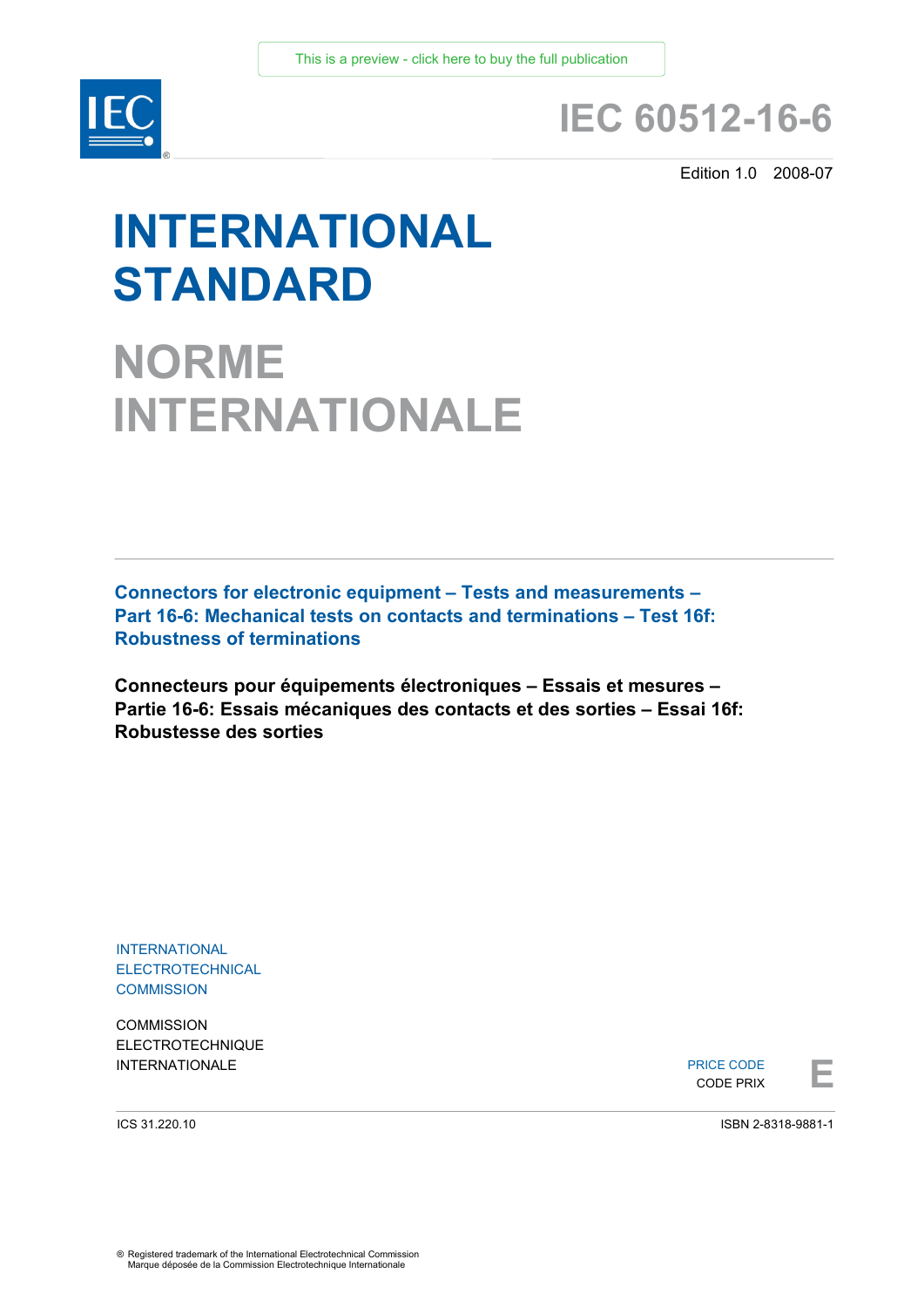[This is a preview - click here to buy the full publication](https://webstore.iec.ch/publication/2355&preview=1)

– 2 – 60512-16-6 © IEC:2008

## INTERNATIONAL ELECTROTECHNICAL COMMISSION  $\frac{1}{2}$  ,  $\frac{1}{2}$  ,  $\frac{1}{2}$  ,  $\frac{1}{2}$  ,  $\frac{1}{2}$  ,  $\frac{1}{2}$

# **CONNECTORS FOR ELECTRONIC EQUIPMENT – TESTS AND MEASUREMENTS –**

# **Part 16-6: Mechanical tests on contacts and terminations – Test 16f: Robustness of terminations**

#### FOREWORD

- 1) The International Electrotechnical Commission (IEC) is a worldwide organization for standardization comprising all national electrotechnical committees (IEC National Committees). The object of IEC is to promote international co-operation on all questions concerning standardization in the electrical and electronic fields. To this end and in addition to other activities, IEC publishes International Standards, Technical Specifications, Technical Reports, Publicly Available Specifications (PAS) and Guides (hereafter referred to as "IEC Publication(s)"). Their preparation is entrusted to technical committees; any IEC National Committee interested in the subject dealt with may participate in this preparatory work. International, governmental and nongovernmental organizations liaising with the IEC also participate in this preparation. IEC collaborates closely with the International Organization for Standardization (ISO) in accordance with conditions determined by agreement between the two organizations.
- 2) The formal decisions or agreements of IEC on technical matters express, as nearly as possible, an international consensus of opinion on the relevant subjects since each technical committee has representation from all interested IEC National Committees.
- 3) IEC Publications have the form of recommendations for international use and are accepted by IEC National Committees in that sense. While all reasonable efforts are made to ensure that the technical content of IEC Publications is accurate, IEC cannot be held responsible for the way in which they are used or for any misinterpretation by any end user.
- 4) In order to promote international uniformity, IEC National Committees undertake to apply IEC Publications transparently to the maximum extent possible in their national and regional publications. Any divergence between any IEC Publication and the corresponding national or regional publication shall be clearly indicated in the latter.
- 5) IEC provides no marking procedure to indicate its approval and cannot be rendered responsible for any equipment declared to be in conformity with an IEC Publication.
- 6) All users should ensure that they have the latest edition of this publication.
- 7) No liability shall attach to IEC or its directors, employees, servants or agents including individual experts and members of its technical committees and IEC National Committees for any personal injury, property damage or other damage of any nature whatsoever, whether direct or indirect, or for costs (including legal fees) and expenses arising out of the publication, use of, or reliance upon, this IEC Publication or any other IEC Publications.
- 8) Attention is drawn to the Normative references cited in this publication. Use of the referenced publications is indispensable for the correct application of this publication.
- 9) Attention is drawn to the possibility that some of the elements of this IEC Publication may be the subject of patent rights. IEC shall not be held responsible for identifying any or all such patent rights.

International Standard IEC 60512-16-6 has been prepared by subcommittee 48B: Connectors, of IEC technical committee 48: Electromechanical components and mechanical structures for electronic equipment.

This standard cancels and replaces test 16f of IEC 60512-8, issued in 1993. This standard is to be read in conjunction with IEC 60512-1 and IEC 60512-1-100 which explains the structure of the IEC 60512 series.

The text of this standard is based on the following documents:

| <b>FDIS</b>   | Report on voting |
|---------------|------------------|
| 48B/1887/FDIS | 48B/1920/RVD     |

Full information on the voting for the approval of this standard can be found in the report on voting indicated in the above table.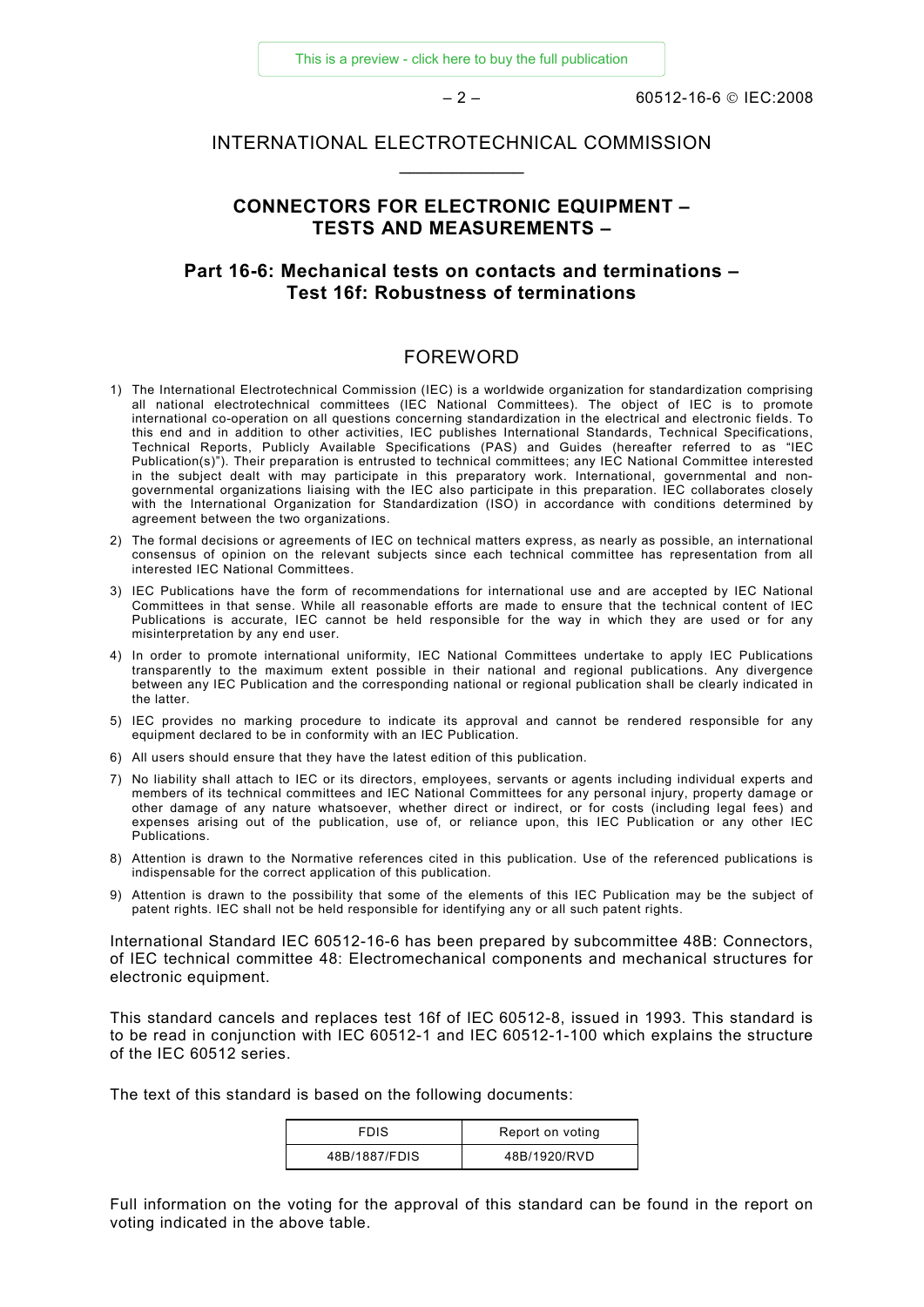60512-16-6 © IEC:2008 – 3 –

This publication has been drafted in accordance with the ISO/IEC Directives, Part 2.

A list of all parts of the IEC 60512 series, under the general title *Connectors for electronic equipment – Tests and measurements*, can be found on the IEC website.

 The committee has decided that the contents of this publication will remain unchanged until the maintenance result date indicated on the IEC web site under "http://webstore.iec.ch" in the data related to the specific publication. At this date, the publication will be

- reconfirmed,
- withdrawn,
- replaced by a revised edition, or
- amended.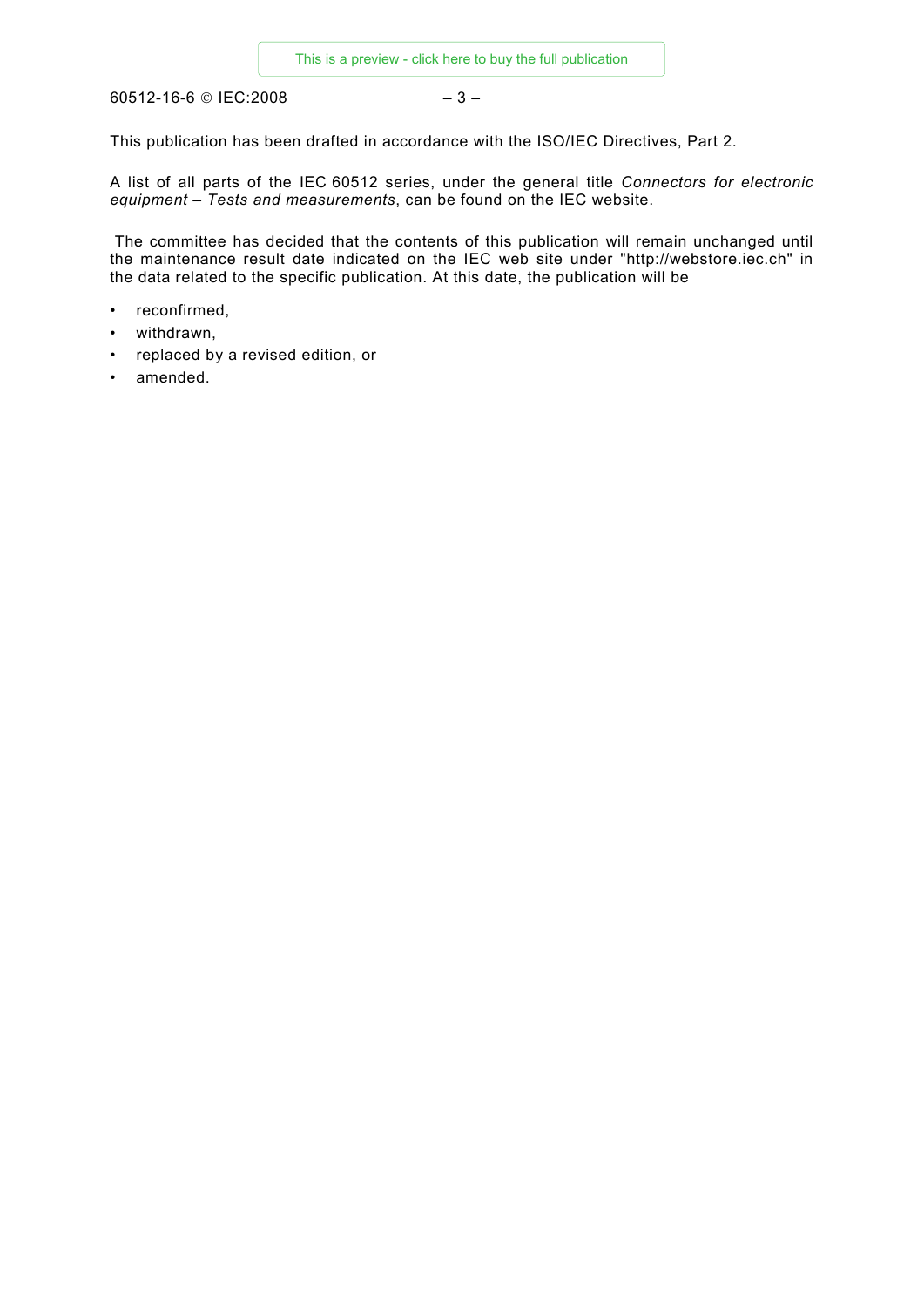# **CONNECTORS FOR ELECTRONIC EQUIPMENT – TESTS AND MEASUREMENTS –**

# **Part 16-6: Mechanical tests on contacts and terminations – Test 16f: Robustness of terminations**

#### **1 Scope and object**

This part of IEC 60512, when required by the detail specification, is used for testing electrical connectors within the scope of IEC technical committee 48. This test may also be used for similar devices when specified in a detail specification.

The object of this part of IEC 60512 is to detail a standard test method to assess the ability of terminations to withstand the mechanical stresses likely to be applied during normal assembly operations.

#### **2 Normative references**

The following referenced documents are indispensable for the application of this document. For dated references, only the edition cited applies. For undated references, the latest edition of the referenced document (including any amendments) applies.

IEC 60512-1-1*, Connectors for electronic equipment – Tests and measurements – Part 1-1: General examination – Test 1a: Visual examination*

IEC 60068-2-21:2006, *Environmental testing – Part 2-21: Tests – Test U: Robustness of terminations and integral mounting devices*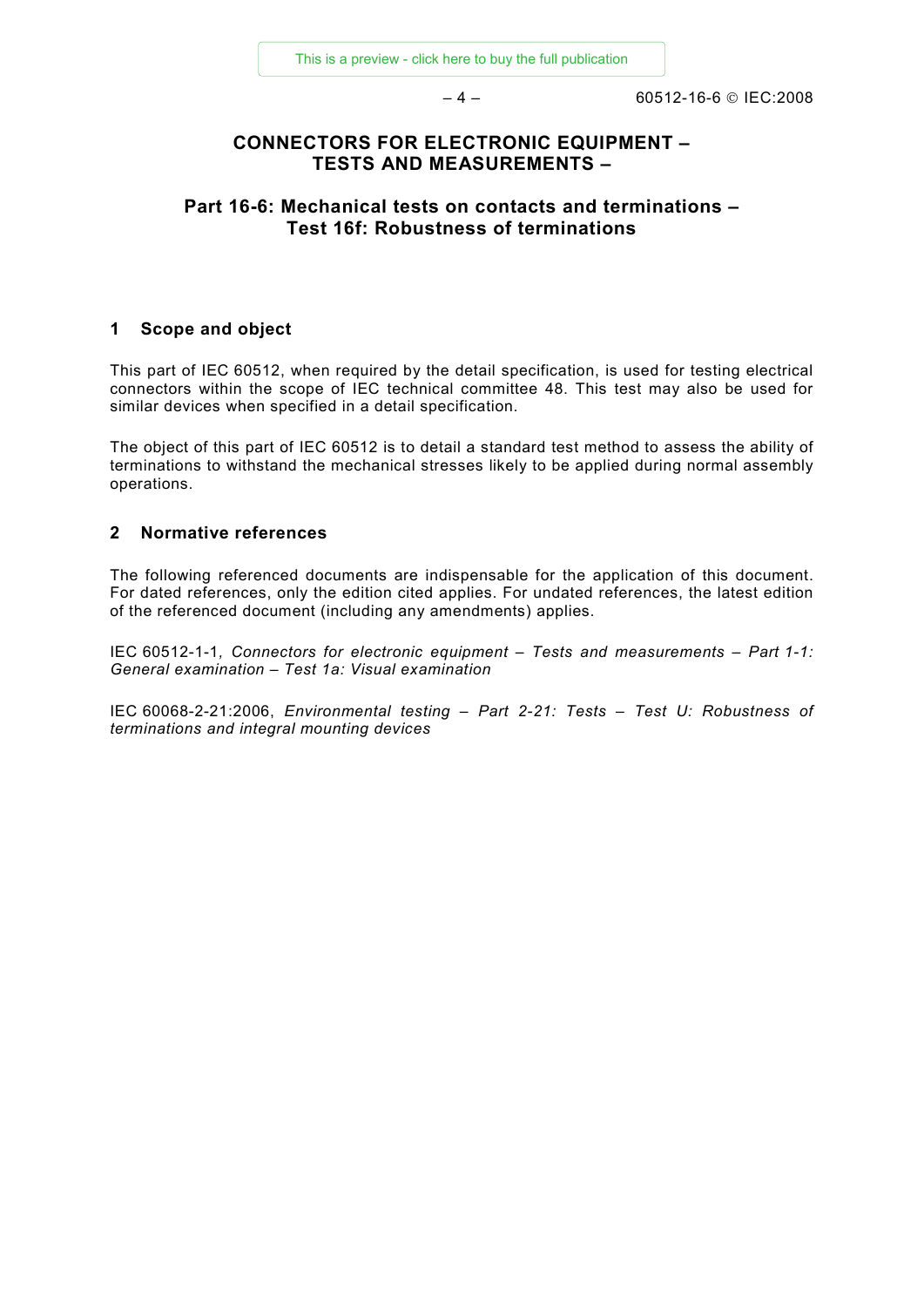# COMMISSION ÉLECTROTECHNIQUE INTERNATIONALE  $\frac{1}{2}$  ,  $\frac{1}{2}$  ,  $\frac{1}{2}$  ,  $\frac{1}{2}$  ,  $\frac{1}{2}$  ,  $\frac{1}{2}$

# **CONNECTEURS POUR ÉQUIPEMENTS ÉLECTRONIQUES – ESSAIS ET MESURES –**

## **Partie 16-6: Essais mécaniques des contacts et des sorties – Essai 16f: Robustesse des sorties**

#### AVANT-PROPOS

- 1) La Commission Electrotechnique Internationale (CEI) est une organisation mondiale de normalisation composée de l'ensemble des comités électrotechniques nationaux (Comités nationaux de la CEI). La CEI a pour objet de favoriser la coopération internationale pour toutes les questions de normalisation dans les domaines de l'électricité et de l'électronique. A cet effet, la CEI – entre autres activités – publie des Normes internationales, des Spécifications techniques, des Rapports techniques, des Spécifications accessibles au public (PAS) et des Guides (ci-après dénommés "Publication(s) de la CEI"). Leur élaboration est confiée à des comités d'études, aux travaux desquels tout Comité national intéressé par le sujet traité peut participer. Les organisations internationales, gouvernementales et non gouvernementales, en liaison avec la CEI, participent également aux travaux. La CEI collabore étroitement avec l'Organisation Internationale de Normalisation (ISO), selon des conditions fixées par accord entre les deux organisations.
- 2) Les décisions ou accords officiels de la CEI concernant les questions techniques représentent, dans la mesure du possible, un accord international sur les sujets étudiés, étant donné que les Comités nationaux de la CEI intéressés sont représentés dans chaque comité d'études.
- 3) Les Publications de la CEI se présentent sous la forme de recommandations internationales et sont agréées comme telles par les Comités nationaux de la CEI. Tous les efforts raisonnables sont entrepris afin que la CEI s'assure de l'exactitude du contenu technique de ses publications; la CEI ne peut pas être tenue responsable de l'éventuelle mauvaise utilisation ou interprétation qui en est faite par un quelconque utilisateur final.
- 4) Dans le but d'encourager l'uniformité internationale, les Comités nationaux de la CEI s'engagent, dans toute la mesure possible, à appliquer de façon transparente les Publications de la CEI dans leurs publications nationales et régionales. Toutes divergences entre toutes Publications de la CEI et toutes publications nationales ou régionales correspondantes doivent être indiquées en termes clairs dans ces dernières.
- 5) La CEI n'a prévu aucune procédure de marquage valant indication d'approbation et n'engage pas sa responsabilité pour les équipements déclarés conformes à une de ses Publications.
- 6) Tous les utilisateurs doivent s'assurer qu'ils sont en possession de la dernière édition de cette publication.
- 7) Aucune responsabilité ne doit être imputée à la CEI, à ses administrateurs, employés, auxiliaires ou mandataires, y compris ses experts particuliers et les membres de ses comités d'études et des Comités nationaux de la CEI, pour tout préjudice causé en cas de dommages corporels et matériels, ou de tout autre dommage de quelque nature que ce soit, directe ou indirecte, ou pour supporter les coûts (y compris les frais de justice) et les dépenses découlant de la publication ou de l'utilisation de cette Publication de la CEI ou de toute autre Publication de la CEI, ou au crédit qui lui est accordé.
- 8) L'attention est attirée sur les références normatives citées dans cette publication. L'utilisation de publications référencées est obligatoire pour une application correcte de la présente publication.
- 9) L'attention est attirée sur le fait que certains des éléments de la présente Publication de la CEI peuvent faire l'objet de droits de propriété intellectuelle ou de droits analogues. La CEI ne saurait être tenue pour responsable de ne pas avoir identifié de tels droits de propriété et de ne pas avoir signalé leur existence.

La Norme internationale CEI 60512-16-6 a été établie par le sous-comité 48B: Connecteurs, du comité d'études 48 de la CEI: Composants électromécaniques et structures mécaniques pour équipements électroniques.

La présente norme annule et remplace l'essai 16f de la CEI 60512-8, publiée en 1993. La présente norme doit être lue conjointement avec la CEI 60512-1 et la CEI 60512-1-100 qui explique la structure de la série CEI 60512.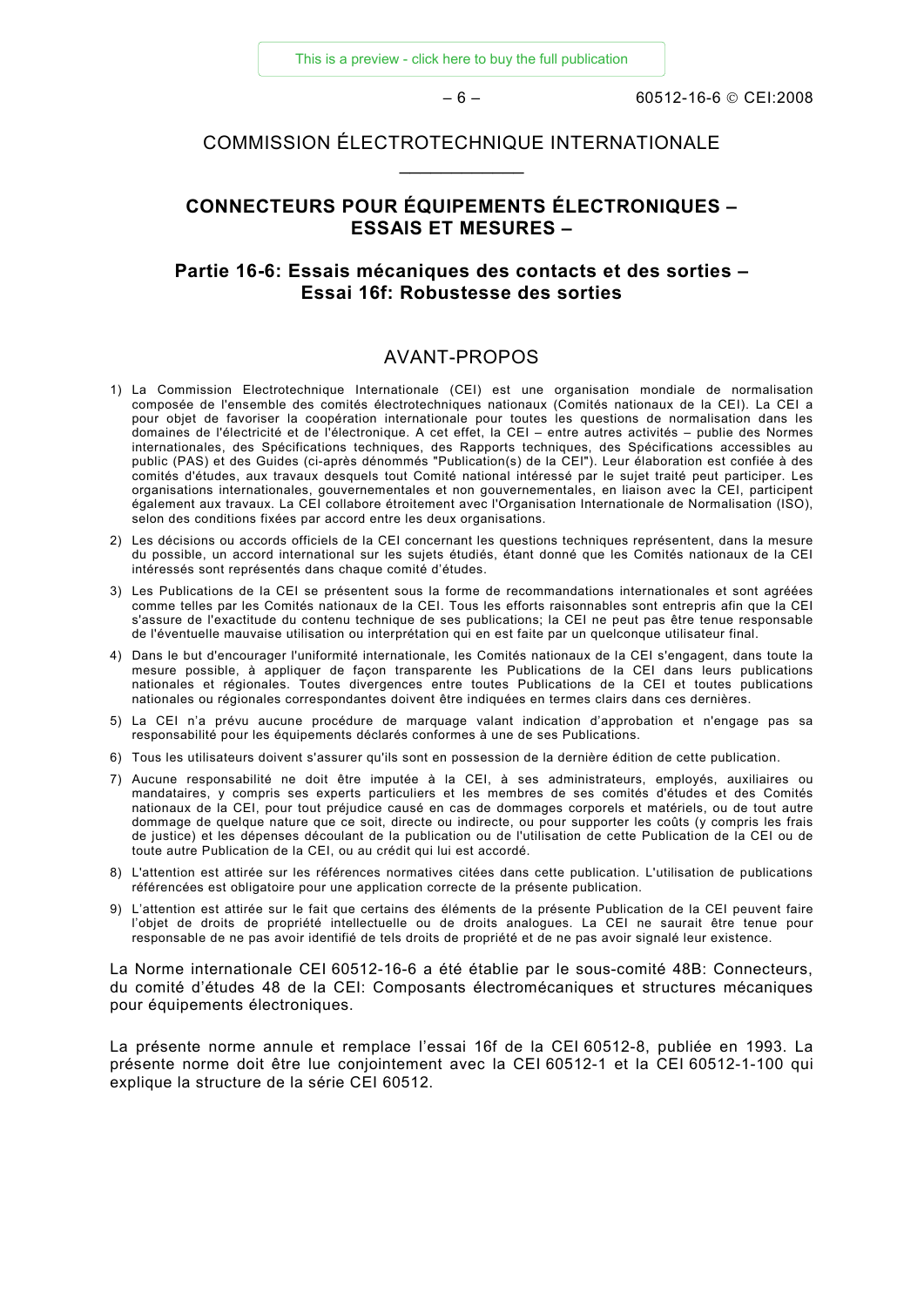60512-16-6 © CEI:2008 – 7 –

Le texte de cette norme est issu des documents suivants:

| <b>FDIS</b>   | Rapport de vote |
|---------------|-----------------|
| 48B/1887/FDIS | 48B/1920/RVD    |

Le rapport de vote indiqué dans le tableau ci-dessus donne toute information sur le vote ayant abouti à l'approbation de cette norme.

Cette publication a été rédigée selon les Directives ISO/CEI, Partie 2.

Une liste de toutes les parties de la série CEI 60512, dont le titre général est *Connecteurs pour équipements électroniques – Essais et mesures,* peut être consultée sur le site web de la CEI.

Le comité a décidé que le contenu de cette publication ne sera pas modifié avant la date de maintenance indiquée sur le site web de la CEI sous "http://webstore.iec.ch" dans les données relatives à la publication recherchée. A cette date, la publication sera

- reconduite,
- supprimée,
- remplacée par une édition révisée, ou
- amendée.